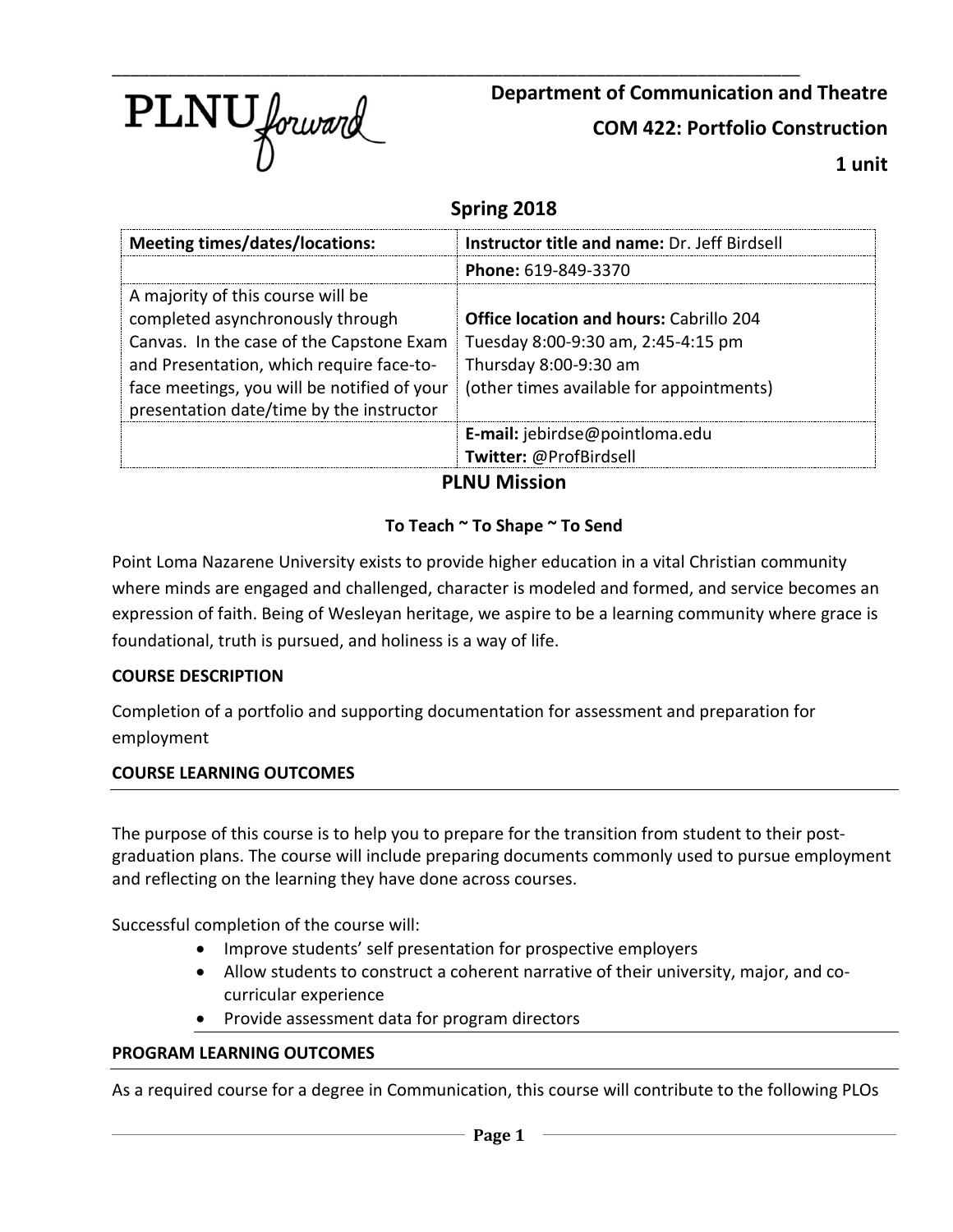- Learn basic theory and application or performance skills about and within the discipline of communication.
- Use communication competently in a variety of complex environmental and social contexts.

As a required course for a degree in Managerial and Organizational Communication, this course will contribute to the following PLOs

- Develop a sophisticated understanding of communication as the negotiation of meaning.
- Display communication competence both verbally and nonverbally in interpersonal, small group, organizational, and intercultural contexts.
- Formulate a thesis, organize a complex idea, and support it with appropriate evidence using proper grammar and punctuation.
- Demonstrate an ability to present themselves in a professional manner including resume, interview skills, and presentations.
- Analyze and conduct original communication research (quantitative and qualitative) using scholarly journals, data bases, and collecting and analyzing empirical data.
- Demonstrate an understanding of basic theoretical concepts relative to organizational behavior including scientific management, systems theory, and organizational culture.
- Integrate a Christian perspective of values and ethics in their communication in interpersonal, small group organizational and intercultural contexts.
- Develop an awareness of multiple approaches to leadership and develop a personal leadership philosophy.

## **ASSESSMENT AND GRADING**

The course will consist of independent work with submissions of your work throughout the semester on Canvas.

All assignments must be completed at a satisfactory level to pass the course. If one's missing, you will not get credit for the course. Any work submitted that is submitted but does not meet the criteria for completion will be marked as "incomplete" and require improvement. The assignment should be resubmitted within a week (7 days) after being notified that it needs to be improved. If the assignment remains unsatisfactory after that week, I will contact you to discuss your interest in remaining enrolled in, and passing, the course.

### **INCOMPLETES AND LATE ASSIGNMENTS**

All assignments are to be submitted by the dates posted in Canvas. Habitual late submissions will result in a conversation about your interest in remaining enrolled in, and passing, the course.

# **PLNU COPYRIGHT POLICY**

Point Loma Nazarene University, as a non-profit educational institution, is entitled by law to use materials protected by the US Copyright Act for classroom education. Any use of those materials outside the class may violate the law.

### **PLNU ACADEMIC HONESTY POLICY**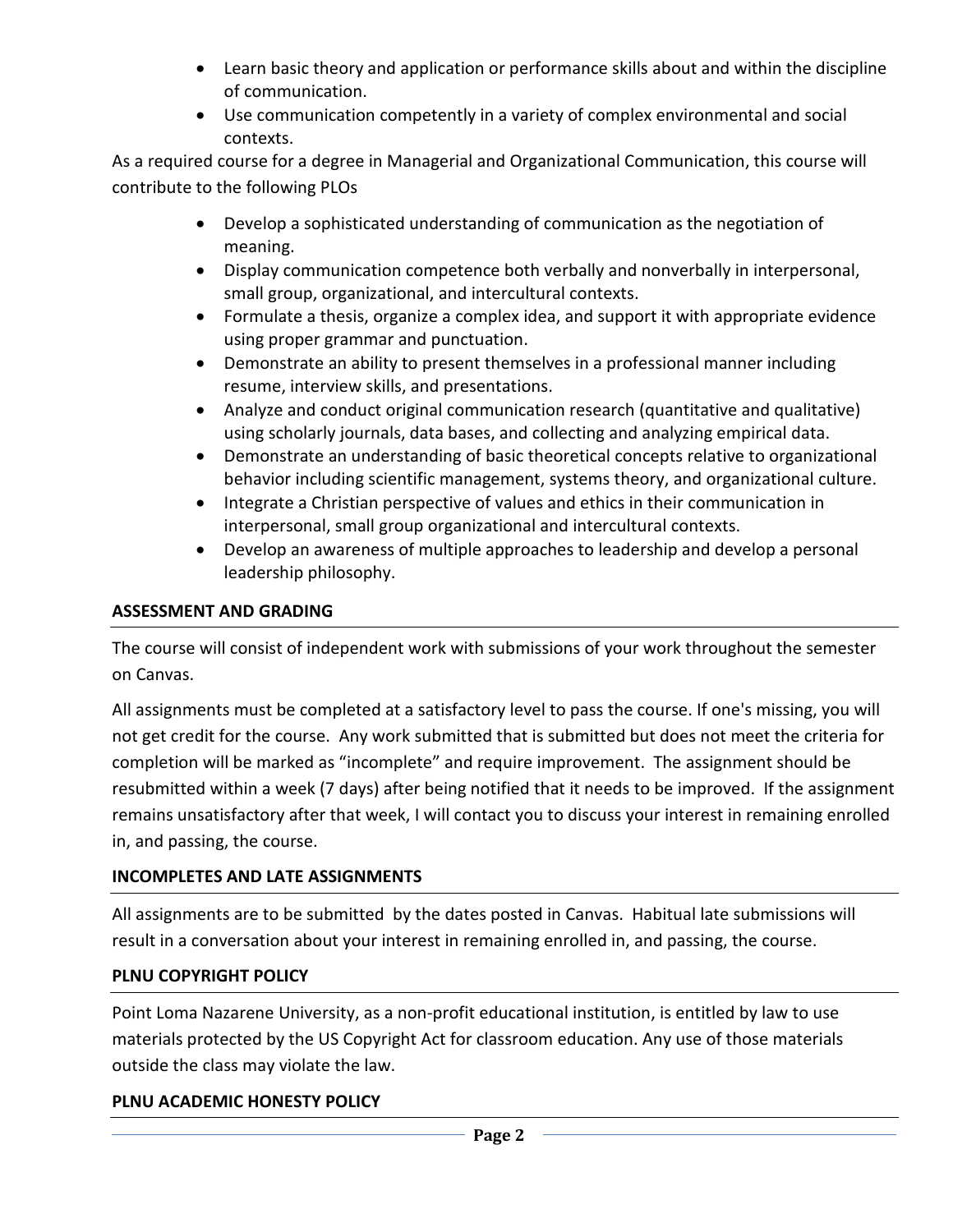Students should demonstrate academic honesty by doing original work and by giving appropriate credit to the ideas of others. Academic dishonesty is the act of presenting information, ideas, and/or concepts as one's own when in reality they are the results of another person's creativity and effort. A faculty member who believes a situation involving academic dishonesty has been detected may assign a failing grade for that assignment or examination, or, depending on the seriousness of the offense, for the course. Faculty should follow and students may appeal using the procedure in the university Catalog. See **Academic Policies** for definitions of kinds of academic dishonesty and for further policy information.

### **PLNU ACADEMIC ACCOMMODATIONS POLICY**

If you have a diagnosed disability, please contact PLNU's Disability Resource Center (DRC) within the first two weeks of class to demonstrate need and to register for accommodation by phone at 619-849- 2486 or by e-mail at [DRC@pointloma.edu.](mailto:DRC@pointloma.edu) See [Disability Resource Center](http://www.pointloma.edu/experience/offices/administrative-offices/academic-advising-office/disability-resource-center) for additional information.

## **INFORMATION AND COMMUNICATIONS TECHNOLOGY**

While technological resources have made it possible to exchange messages at a greater rate, particularly through email, please remember that just because you're available to send a message doesn't mean I'm available to respond to those messages. I especially frown upon frantic emails sent hours before an exam or assignment. I typically respond to email within one 24-hour school day (M -F). For example, if you email me at 1:00pm on Wednesday afternoon, I will typically respond by 1:00pm on or before 1:00pm on Thursday afternoon. If you email me at 9:00 am on Saturday morning, I will typically respond on or before 9 am on Tuesday morning. It is your responsibility to plan ahead.

### **ASSIGNMENTS AND READINGS**

All assignments must be typed (double-spaced, 8.5" x 11" paper, one-side, 225-250 wpp, 1" margins, 12pt font, Times New Roman or Courier typeface) unless otherwise instructed. Use the APA style guide where necessary (see https://owl.english.purdue.edu/owl/resource/560/01/ for formatting assistance).

The most likely time for your computer/internet connection to crash or printer to die/run out of ink, is minutes before an assignment is due. Please plan ahead.

# **ASSIGNMENTS INSTRUCTIONS, RUBRICS, AND CALENDAR**

### *Personal Statement*

Write a two page personal statement providing a brief life history, commitment to Christian faith (if applicable), statement of future goals and leadership philosophy. The third page should include a time line of future plans in five-year increments from 20-60 years old. The time line can and should include personal, education and vocational goals.

# *Resume and Cover Letter*